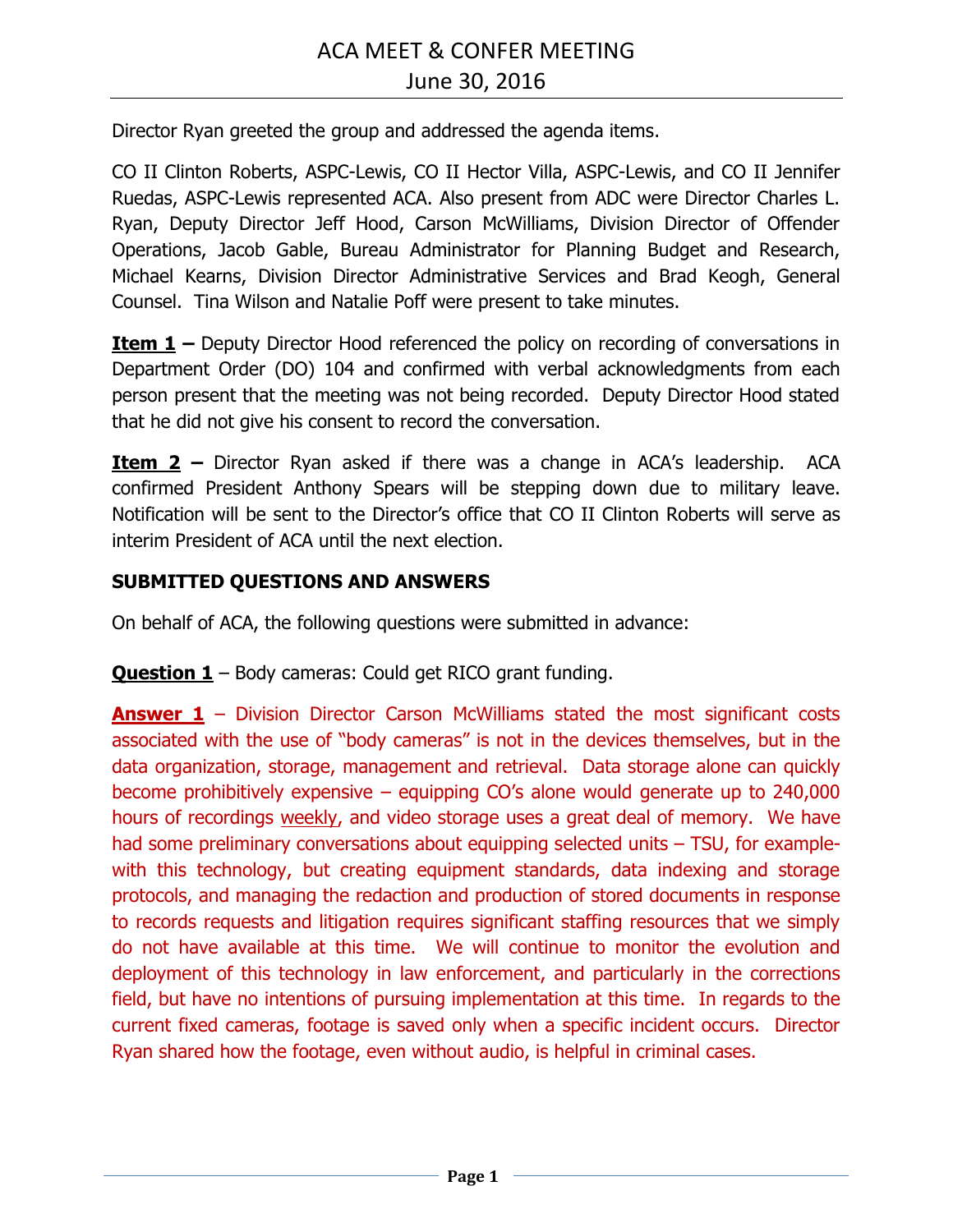**Question 2** – Raises: Last raise was June 1st of 2006.

**Answer 2** – Bureau Administrator Jacob Gable stated that the employee salaries have been and will continue to be a critical priority of the Department. The #1 and #2 Department priorities of the last two budget requests have been a 5% salary increase for security and non-security staff. To date, these requests have not been included in the final budget. The budget choices faced by the Governor and Legislature are very difficult, and they have worked diligently to achieve a structurally balanced budget. We respect and understand the difficult decisions they face in the budget process. However, we appreciate the opportunity we have had to make the case for more competitive salaries for ADC employees, and we will continue to do so. We will once again include a request for increased salaries for ADC employees in the upcoming budget request that is due September 1.

In addition to requesting salary increases, in February 2014, ADC authorized stipends for correctional officers at hard-to-fill prison complexes (Eyman, Florence, Lewis, Safford, and Winslow). These stipends were added without receiving additional funds by the Legislature and should demonstrate how important the compensation issue is to ADC.

Note: The last salary increase was July 1, 2007. Pursuant to Laws 2007, Ch. 255 (HB 2781) a base salary increase of 3.0% and 0.25% performance pay was authorized. Eventually the performance pay was eliminated.

ACA posed additional questions based on recent media, bringing to our attention the declining retention rates due to non-competitive pay below the state average. Additionally, ACA discussed common concerns regarding employees who choose not to promote due to the inability to earn overtime and uniform allowance.

Deputy Director Hood confirmed that the Department is aware of the published media accounts and has pushed for 5% pay raises for the last two years. To put things into perspective, giving a 5% increase to the CO series alone would cost \$22 million dollars. Deputy Director Hood further advised that the Department does not have money allocated for raises, but we are working with the Governor's office to raise issues that will help us attract and retain staff. This will continue to be something the Department strives for.

ACA discussed the option of returning to twelve hour shifts.

Division Director Carson McWilliams explained that the twelve hour shift resulted in burnout; that not all staff preferred the longer shift; that overtime is a constant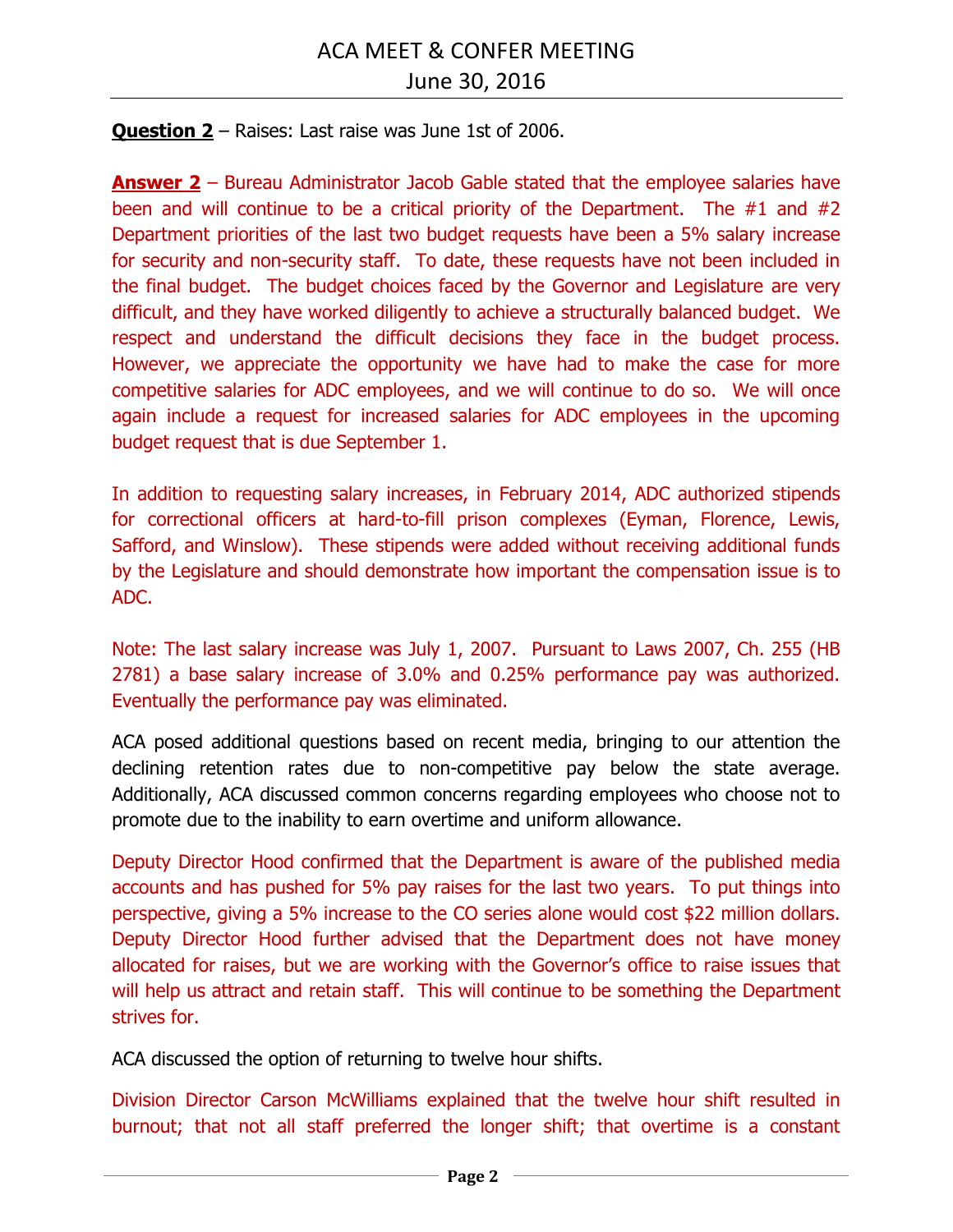struggle. We will include this option for consideration of the Lean Team that will be looking into the staffing issues.

Director Ryan confirmed that the refinance of MTC-Kingman prison will save the Department approximately \$77 million over the course of 9 years; \$8.7 million in savings per year. This is a result of lowering the current interest rate from 8.2% to 2.1%, with GEO assuming the contract. The State will take ownership on November 1, 2016. Director Ryan confirmed the following allocation of funding:

- \$2.7 million CPI Health Services Contract
- \$1.6 million Maricopa Release Center (excluding programs)
- \$2.5 million GEO Management Contract

In addition, \$1.9 million has yet to be earmarked, but could fund part of a pay package.

The Lean bulletin boards in the Director's conference room display the Lean Teams' accomplishments, including the RUSH recruitment reductions. At the time that the RUSH recruitment efforts were evaluated using Lean, the Division was authorized for 6,640 CO positions and had 640 vacancies. Using Lean, the RUSH recruitment time was reduced by more than 50% and decreased the CO position vacancies to 480. Recently we have lost ground because of staff turnover, and as of this week our CO vacancies are at 602. We are now able to efficiently recruit, but we are unable to retain our staff due to competition in the market.

Director Ryan has had two conversations regarding the pay packages with staff from Governor Ducey's office. In support of the pay package, Director Ryan has also spoken with the Correctional Directors Association in regards to a nationwide survey regarding CO vacancies, salaries, and turnover; with specific focus placed on the Western Region and the State of Arizona. Currently, only New Mexico has a lower starting pay than Arizona in the western states.

Director Ryan advised that ADC will again pursue a pay package for the budget request to be submitted in September; with a decision expected in January. Director Ryan had the opportunity to present our case to the Governor's office, and we have been heard. Inmate population growth is expected to slow due to the opening of the Maricopa Reentry Center (MRC). The MRC facility will use up to 100 beds for residential substance abuse, intermediate sanctions, and/or short term housing for homeless offenders. The Pima county reentry program has been successful for the past three years at the Pima Reentry Center.

ACA asked about the steps schedule and commented that the pay increases seem to be every ten years. ACA also suggested the possibility of obtaining AZPOST certification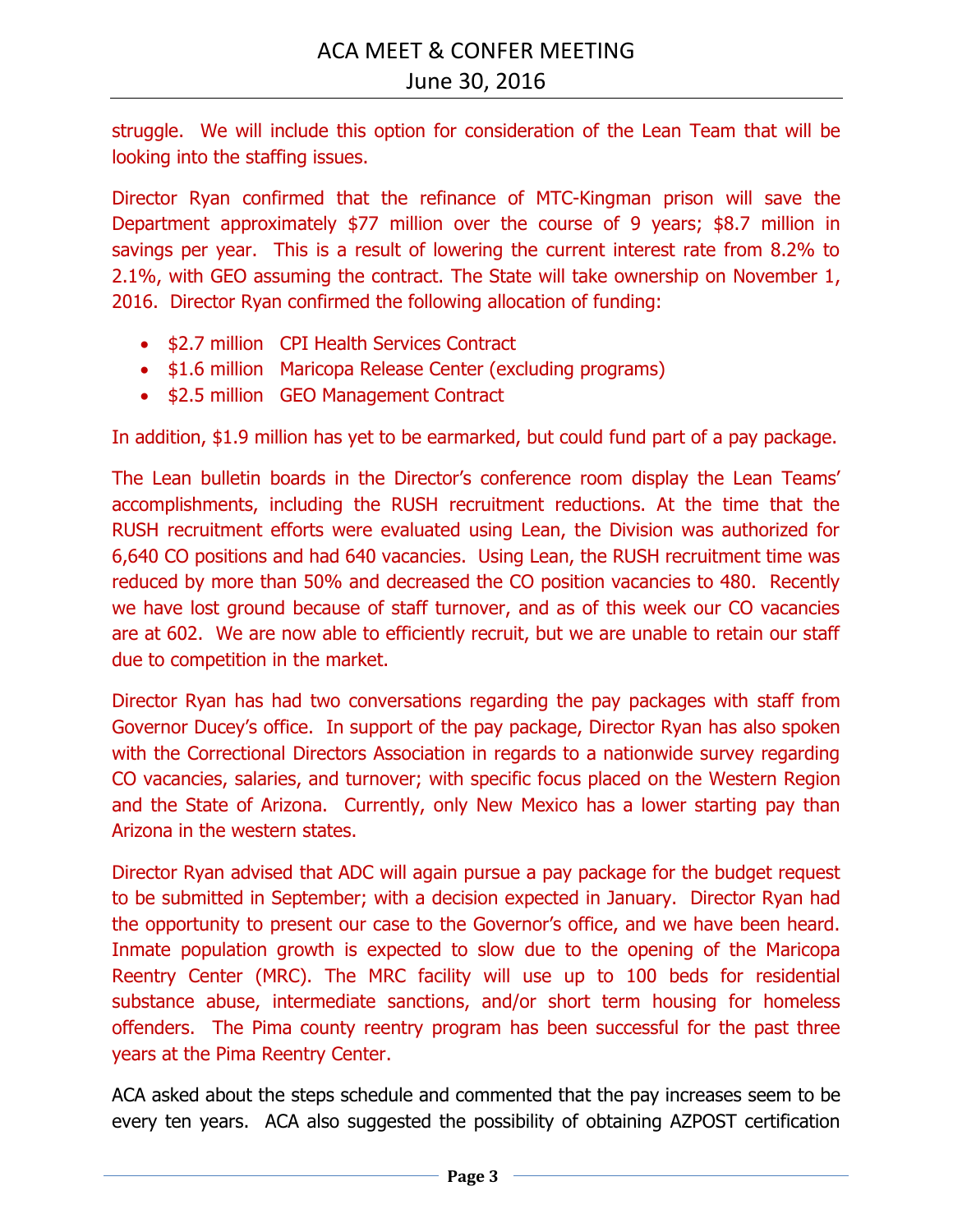while simultaneously working for the Department of Corrections. In addition, ACA mentioned there is an issue with newer staff who work at prisons with a 5% geographical stipend, who can then earn a 15% stipend when they transfer. As a result, a CO with less years of employment may have a higher salary than their more tenured counterparts, due to the geographical stipend.

Bureau Administrator Jacob Gable advised that the Department was looking at the possibility of increasing the steps in the CO pay plan as part of a pay increase proposal; however, if the steps are raised for CO's, we would have to increase the pay for all other correctional series staff which could be very expensive. Deputy Director Hood confirmed that we are aware of the issues mentioned and that we will continue to push for a pay package. We will look for participation and assistance from the employee organization members, as it will take all of us to do this. Director Ryan added that our hope is that we can do this together.

**Question 3** – Is there any way of changing the retirement back to 20? Possibly similar to PROP 124 a hybrid pension/401k.

**Answer 3** – Division Director Michael Kearns advised changing the retirement (CORP) back to 20 years, or to change the style of contributing and payouts, requires a change in current law. That can only be done by the Legislature passing and the Governor signing a bill, or a voter direct referred ballot initiative. In addition, the Legislature may pass a bill requiring voter approval of a change in law. Division Director Michael Kearns further stated that 401k's can be cheaper, but would need to be priced out and is an extremely complicated matter.

**Question 4** - Changing the post collapse chart? I spoke with Warden Moody about this but this issue is beyond his realm of authority. Psychology is a science, to justify a change. Is there a number per yard to where the yards can keep the staff extra? I believe even if the number is high, the fact of having this option will encourage staff to not call in. Would also be a great e-briefing topic.

**Answer 4:** Division Director Carson McWilliams stated we are always looking for ways to be more efficient on how to staff prisons. With the high CO vacancy rate we have been experiencing the last several months, it is becoming increasingly difficult not to cross level. We will begin soliciting information from the field to see if there is a more creative way to collapse posts and cross level staff. Division Director Carson McWilliams advised that a different approach is used at each institution, but that the last change in priority posting was three and a half years ago. We will be using a Lean Team process to look at all staffing considerations at all institutions. Our goal is to staff prisons as safely as possible.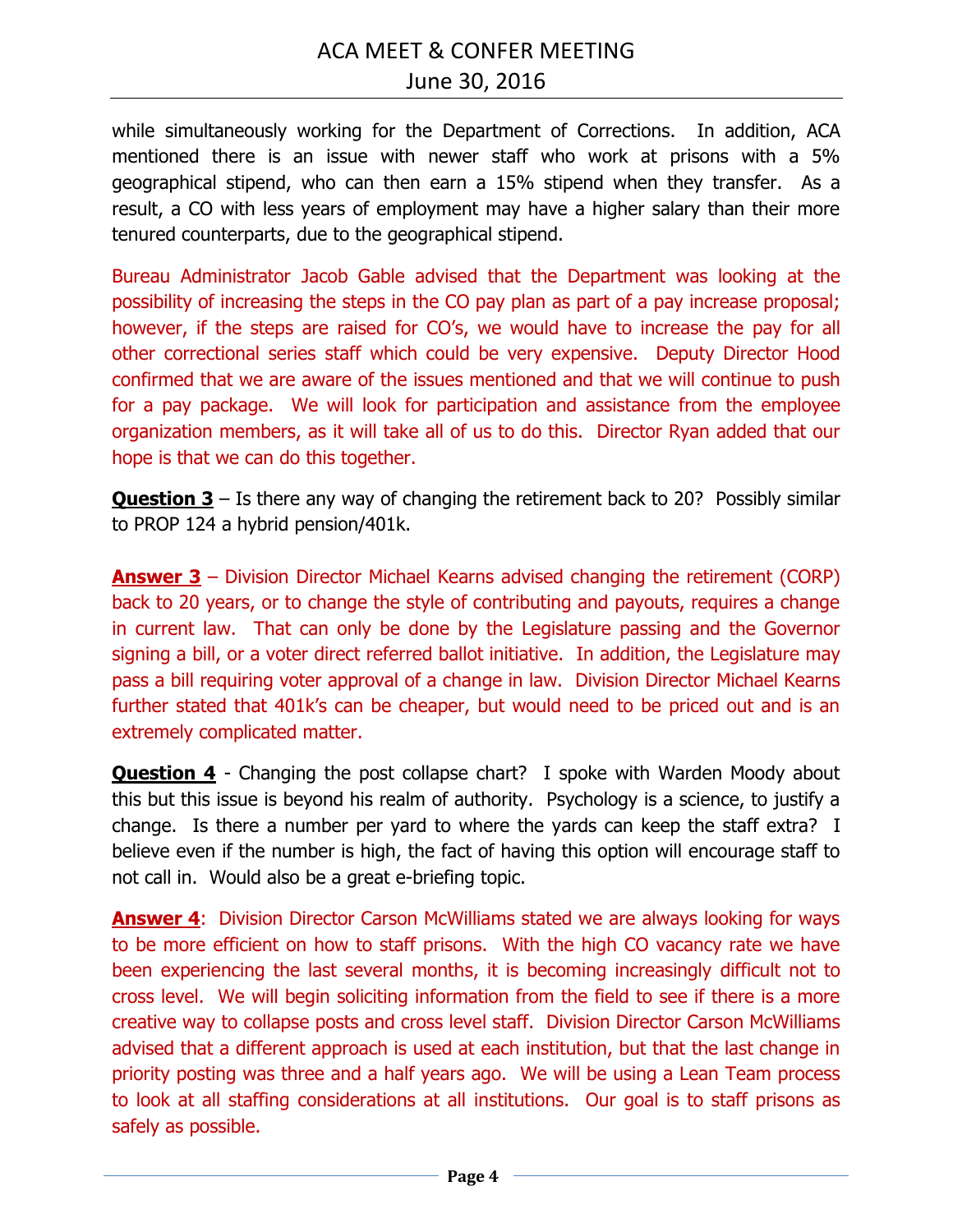## **Additional Information:**

1) An agency wide message regarding Lean was sent to all ADC employees by Director Ryan at 11:41 a.m. on Wednesday, June 29, 2016. Director Ryan read the first portion of the email, stressing the importance of staff input and buy-in. The entire email message reads as follows:

"We need your help. Are you interested in improving how ADC does business? Are you interested in continuous improvement? Help us as we roll out the new Arizona Management System (AMS) which is being implemented by Arizona state agencies. Join us and your fellow employees as we begin our discussion on the best ways to deliver better results utilizing **Lean** tools and principles.

**What is Lean?** Lean is all about continuous improvement, delivering better results faster. And for us, it also means accomplishing great results while never losing sight of our primary mission to operate safe, secure, and orderly prisons. Applying Lean principles identifies duplicative and unnecessary steps in processes and eliminates those steps to the point where the process is waste free and the quality of our work is second to none. Importantly, Lean is **not** a code word for reductions in our workforce.

**Why Lean?** You are the expert on your job. You have the knowledge to make it better. With so many priorities competing for your limited time and resources, we need efficient processes to get our work done. Lean tools and principles offer a way to do that – to focus and direct your knowledge to improve the job and the work environment. You deserve to come to work each day knowing your ideas are valued and motivated to find better ways to do your job  $-$  to increase your contribution to ADC and to the Arizona taxpayers. Let's identify these opportunities together. Let's continuously improve together.

**Where are we now?** A team of dedicated employees and supervisors has applied Lean principles to several projects over the past year, and has proudly reported significant reductions in the time it takes to hire a Correctional Officer and to complete the inmate intake process. Another project involving ADC and the Arizona Board of Executive Clemency is expected to achieve similarly impressive results. A Project Team consisting of members of our Executive Team, which includes the Office of Continuous Improvement, will now begin to plan our AMS framework and related performance measures. This team will reach out to employees at all levels for input and participation, and then will support and guide you as we journey forward together.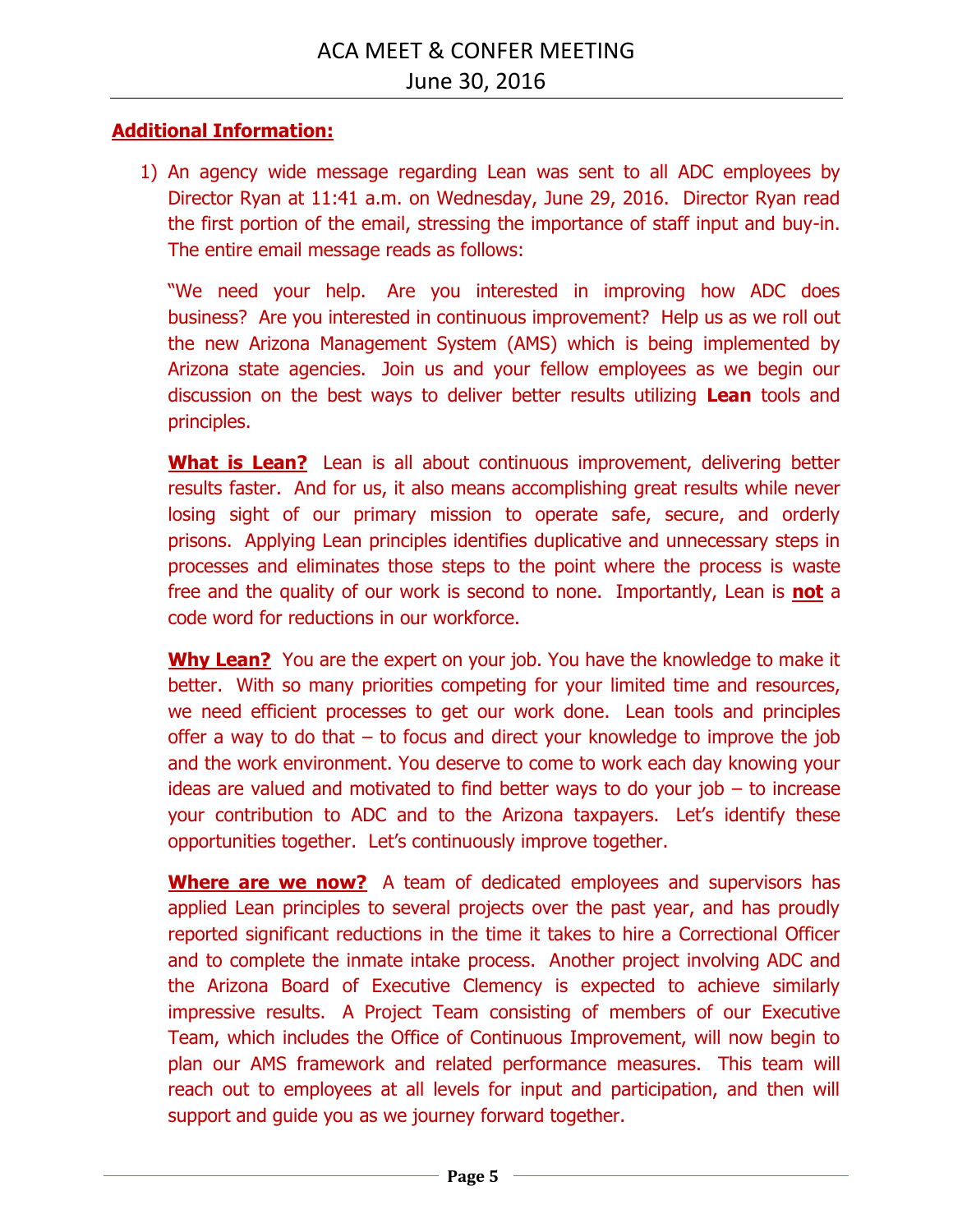**Where are we going?** We will keep you informed with regular updates. We will seek your feedback along the way. Within the next two months, you will receive more information and training to help you better understand the Lean principles and their application to your work. Soon you will be requested to participate in a change readiness assessment, which is similar to our current employee engagement survey, but which will specifically focus upon developing our communication and training efforts to reinforce your direct involvement in the coming months.

It is time to open a new chapter for management. The AMS directly supports our ADC core values of **Professionalism**, **Responsibility**, **Integrity**, **Courage**, and **Efficiency** (**PRICE**) by increasing the worth and value of each task that is part of your roles and responsibilities. Looking at our work in this way ensures that every action counts. Together, with teamwork and collaboration, we will apply the AMS to the important work that we do for the citizens of the State of Arizona every day. The result will be a stronger workforce and a better environment for you to work in!"

- 2) In addition to the Lean initiative, Director Ryan explained that a shared vision statement for the State of Arizona will be forthcoming, as it is under final review in Governor Ducey's office. Once finalized, the vision statement will be published and shared.
- 3) In regards to DO 503, Employee Grooming and Dress, Director Ryan explained the importance of staff appearance in relationship to projecting a professional image. Specifically, we will address concerns with relaxed policy enforcement consistently across the Division and concerns with facial hair; goatees and beards. The uniform policy is changing to not allow goatees or beards; it's a safety and OSHA issue for those who work in the CO series. Facial hair makes it difficult to pass a fit test and to properly wear a N95 mask. Within the next few months, the policy related to goatees and beards will be revised; no change in policy for mustaches and sideburns. When staff are crisp and look professional they are more respected by inmates and other staff. Division Director Carson McWilliams added that the Department has purchased forty-nine (49) mirrors that will be used by Shift Commanders to help address grooming and dress issues. Director Ryan stated that the sharpest looking officers are at COTA and those in the Honor and Color Guard.